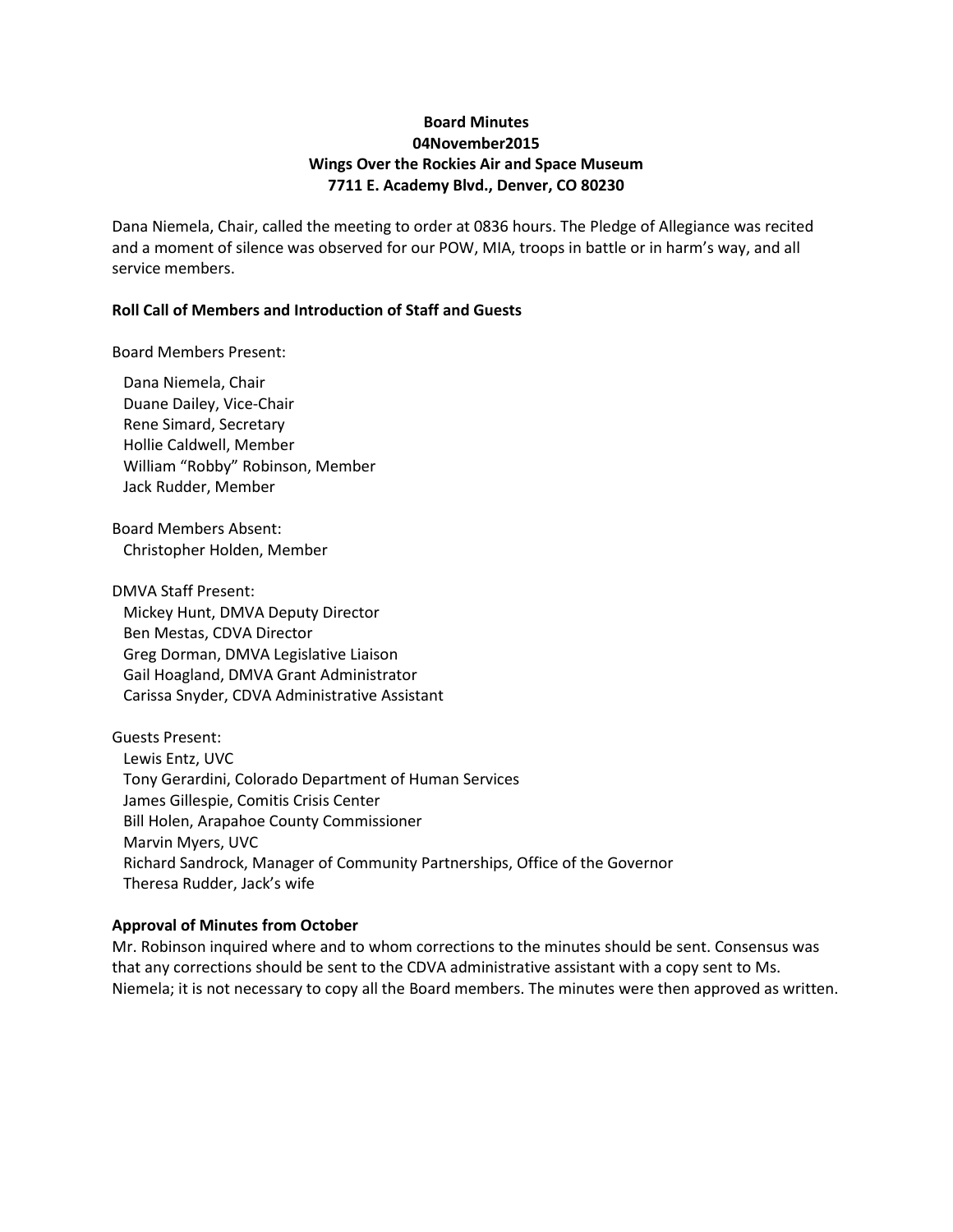## **Board Member Comments**

Ms. Caldwell reported that she has distributed Stand Down information at her campus and so far has 20 veterans signed up to attend. She said that she enjoyed visiting two State Veterans Community Living Centers on the recent tour, and in Rifle met former POWs as well a female veterans, including a nurse. She was impressed by the feeling of community at the facilities. She commented that she had served at the Lowry Air Force Base, the current site of the Wings Over the Rockies Museum.

Mr. Dailey entered his new email address into the record: gycyso@grand.co.us. He apologized for his uncharacteristically sporadic attendance, explaining that there has been a great deal of veteran activity in Grand County this fall.

Mr. Rudder commented that he too was stationed at the Lowry Air Force Base, in 1966-1967.

Ms. Niemela reported that she had visited the State veterans Community Living Centers in Florence, Homelake, and Walsenburg. She commented on the positive community feeling that she encountered and how she enjoyed the opportunity to converse with the residents and the staff. She expressed her appreciation of the time taken by fellow members of the Board to interact with CLC residents at the Board meeting in Florence. She then informed the Board that on 09November she and Mr. Simard will be sitting on a panel hosted by the Strum Family Foundation and the University of Denver's School of Psychology. The university is considering the implementation of a Military Psychology program that will focus of interdisciplinary approach. The panel is open to the public.

# **Visitor Comments**

Mr. Holen reported that the Veterans Service Office in Arapahoe County has added staff. There are now two full-time service officers and a part-time administrative assistant. They are established a partnership between the VSO and the Works department to off training and employment assistance to veterans. Mr. Robinson inquired whether the additional funds provided by the state to county veterans' services influenced their staffing changes. Mr. Holen replied that it did not. He mentioned that he serves on the NAVSCO Board and is always working to liaise between Boards and organizations. He stated a current issue if interest in the need for states to provide more long-term funding for county veterans services. On 03Nov Mr. Holen was interviewed by the Denver Post, partly in regard to the Choice card. He recounted his own experience in which it took him approximately seven months to schedule an appointment through the Choice program. He reported that statistics indicate that only 1.9% of eligible veterans have utilized the program. Ms. Niemela thanks him for his comments. Mr. Dailey added that Arapahoe County Board of County Commissioners has long been a standard for other Colorado counties.

Mr. Meyers commented the SVCLC at Fitzsimons currently occupies five acres of a 15-acre site, and plans are in development to add a domiciliary section and one for transitional living. Legislation is currently being drafted to create the appropriation of funds. Mr. Robinson expressed his support and encouraged the other Board members to espouse the new legislation if the Adjutant General and Governor decide to support it.

Mr. Sandrock commented that the VOA has been proactive on homeless outreach, trying to spread the word about the new veteran's center in Denver. He reported that the Lieutenant Governor attended an aerospace and stem day for students in northeastern Colorado and that on 10November the Governor will give his Veterans Day remarks at an event near the capitol.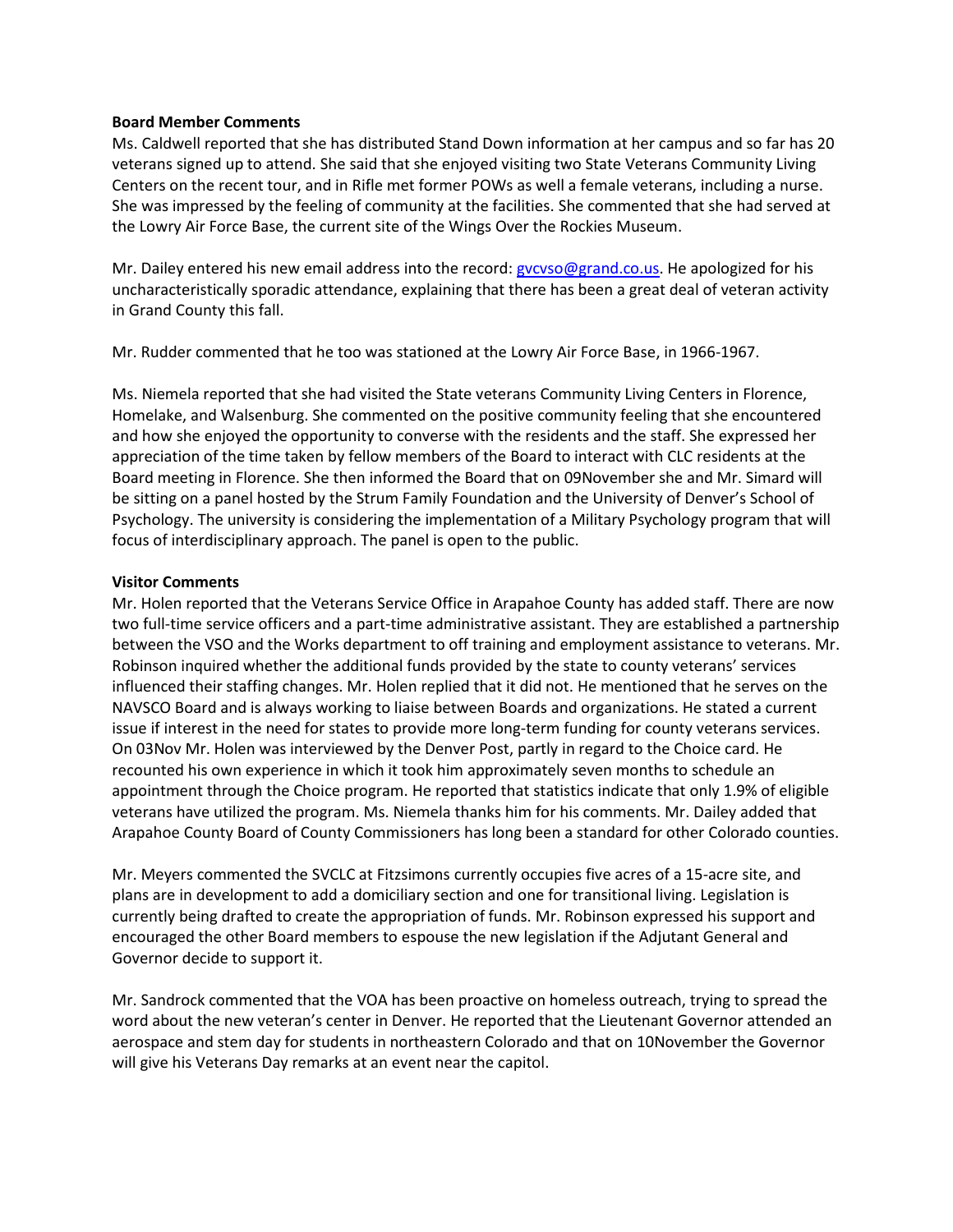### **Guest Presentation**

Mr. Gillespie addressed the Board on behalf of Comitis Crisis Center. He began with a description of the organization, which provides emergency, long-term, and transitional housing for individuals and families. They have a program specific to veterans in which they can house a veteran and the veteran's family with all expenses paid for two years while they help the veteran and family obtain stable housing and employment. The VA pays a per diem stipend for the veteran only, so the support of veterans' families is borne by the organization. They are pursuing legislation that would allow the VA to also pay a per diem for dependent children. The current wait list for the veterans' program is 23 families. Ms. Hoagland recalled that the center received a Veteran Assistance Grant last fiscal year and inquired why they had not submitted an application for the current cycle. Mr. Gillespie explained that the center is receiving funding from the DAV trust. Ms. Niemela and Mr. Holen also recommended that that veterans in need of urgent assistance be referred to other community resources, such as Denver Human Services and the Arapahoe Douglas Mental Health Network. Mr. Simard mentioned that the Aurora Defense Council has made Homeless Veteran's support a special interest item for the year. Mr. Gillespie attends and presents to the council at their monthly meetings. The goal is to build awareness and support within the community for funding assistance and to reinforce the need for legislation with the congressional staffers that attend the meetings.

# **Board Member Reports**

Ms. Niemela reminded the Board that reports were submitted in writing prior to the meeting for the Board members to review. A copy of the reports will be attached to the minutes. She then invited report addenda.

Mr. Mestas reported that America Serves is working with MyVA Communities in the Colorado Springs area. America Serves coordinates networks of veterans services and already has an active presence in New York City, Philadelphia, and Charlotte. There will be a community meeting held in Colorado Springs on or about 18January. Ms. Niemela stated that she plans to attend the January meeting with AmericaServes, as well as a town hall meeting on this topic.

Ms. Hoagland reminded the Board that the items in her report would be addressed later on the agenda. She also mentioned that VTF grantee VFW Post 1 received coverage in the 17Oct edition of the New York Times. She encouraged the Board to consider the Post for a guest speaker or a site visit. It was noted by Mr. Robinson and approved by several Board members that the Board would have to proceed with caution in the selection of guest speakers between December and March, to not inadvertently offer an advantage to any organization that is also a grant applicant.

### **Annual Report**

Ms. Niemela stated that all items for the annual report have been submitted except for the information from the cemetery. The Board's bylaws require that the report be complete by 31December. She also called for discussion on an item in both statute and the bylaws that requires that the Board report on all veterans organizations; taken literally, it may not be practicable. Mr. Dorman opined that the statute was not meant to preclude the Board from acting it what it feels to be in the best interest of Colorado veterans. He also stated that forthcoming legislation may abolish such reports. Mr. Robinson added that historically, the Board has reported on state programs only.

### **Veterans Trust Fund Grant Review**

Ms. Niemela stated that Ms. Hoagland has distributed a draft of the 2016-2017 RFP, and Ms. Hoagland added that she had received feedback from almost all of Board members. Ms. Niemela reminded the Board that modifications to the process are designed to make the decision process accountable and transparent.